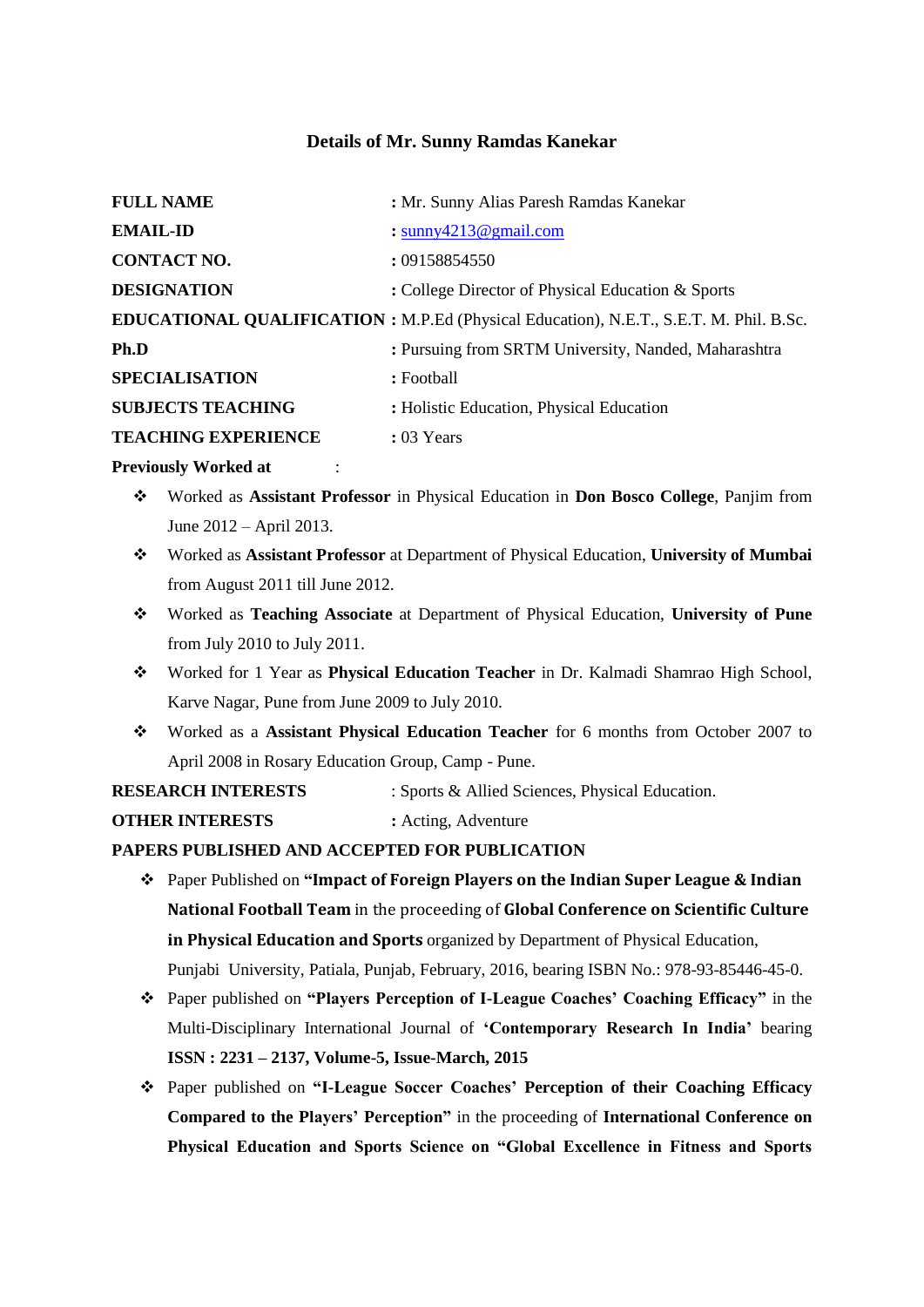**Science"** organized by Department of Physical Education, JECRC University, Jaipur, Rajasthan, bearing **ISBN : 978-81-89463-96-0, January, 2015**

- Article published online on **"I League Coaches Self-Perception of the Coaching Efficacy"** in the **"Zero Mile International E-Journal for Social Science and Interdisciplinary Research"** bearing **ISSN : 2349-896X, Year 1, Volume 1, Issue 2, December 2014.**
- Paper published on **"The study of perceptions of constrains towards recreational sports participation of female Post Graduate students at University of Pune"** in the International Research Journal of Physical Education Sports and Allied Sciences - **"Shodh Sangam – ISSN 2249-717X**, Volume – I, January 2012
- Paper published on **"Fitness Assessment of School Students : A Three Year Longitudinal Study"** in the Proceeding of **"International Conference on Physical Activities and Sports for Global Peace and Development"** organized by Indira Gandhi Institute of Physical Education & Sports Sciences, University of Delhi, **ISBN:978-81-902282-0-6,** October, 2011**.**
- Paper published on **"A Study of the Physical Fitness Knowledge of Physical Fitness Instructors in the Gyms of Pune City"** in the Proceeding of **"National Congress on Physical Activity, Fitness and Health 2011"** organized by Department of Physical Education, University of Pune, held in March 2011, - **ISBN No – 978-93-80697-79-6.**

#### **PAPERS PRESENTED AT STATE/NATIONAL/INTERNATIONAL SEMINARS/WORKSHOPS**

- Presented paper on **"Impact of Foreign Players on the Indian Super League & Indian National Football Team** at the **"Global Conference on Scientific Culture in Physical Education and Sports"** organized by Department of Physical Education, Punjabi University, Patiala, Punjab, February, 2016.
- Presented paper on **"I-League Soccer Coaches perception of their coaching efficacy compared to the Players' perception"** at the **International Conference on Physical Education and Sports Science – Icpess-2015 on "Global Excellence in Fitness and Sports Science"** organized by Department of Physical Education, JECRC University, Jaipur Rajasthan, January, 2015.
- Presented paper on **"Study of Perception of constrains towards Recreational Sports Participation of Female Postgraduate students at University of Pune"** at the **"International Congress on Contemporary Enrichment in Physical Education and Sports"** organized by Department of Physical Education, University of Mumbai, January, 2012
- Presented paper on **"Computer Application in Physical Education & Sports"** at the **"National Congress on Physical Education and Sports Sciences"** organized by Global Human Research & Welfare Society, Thane – Mumbai, December 2011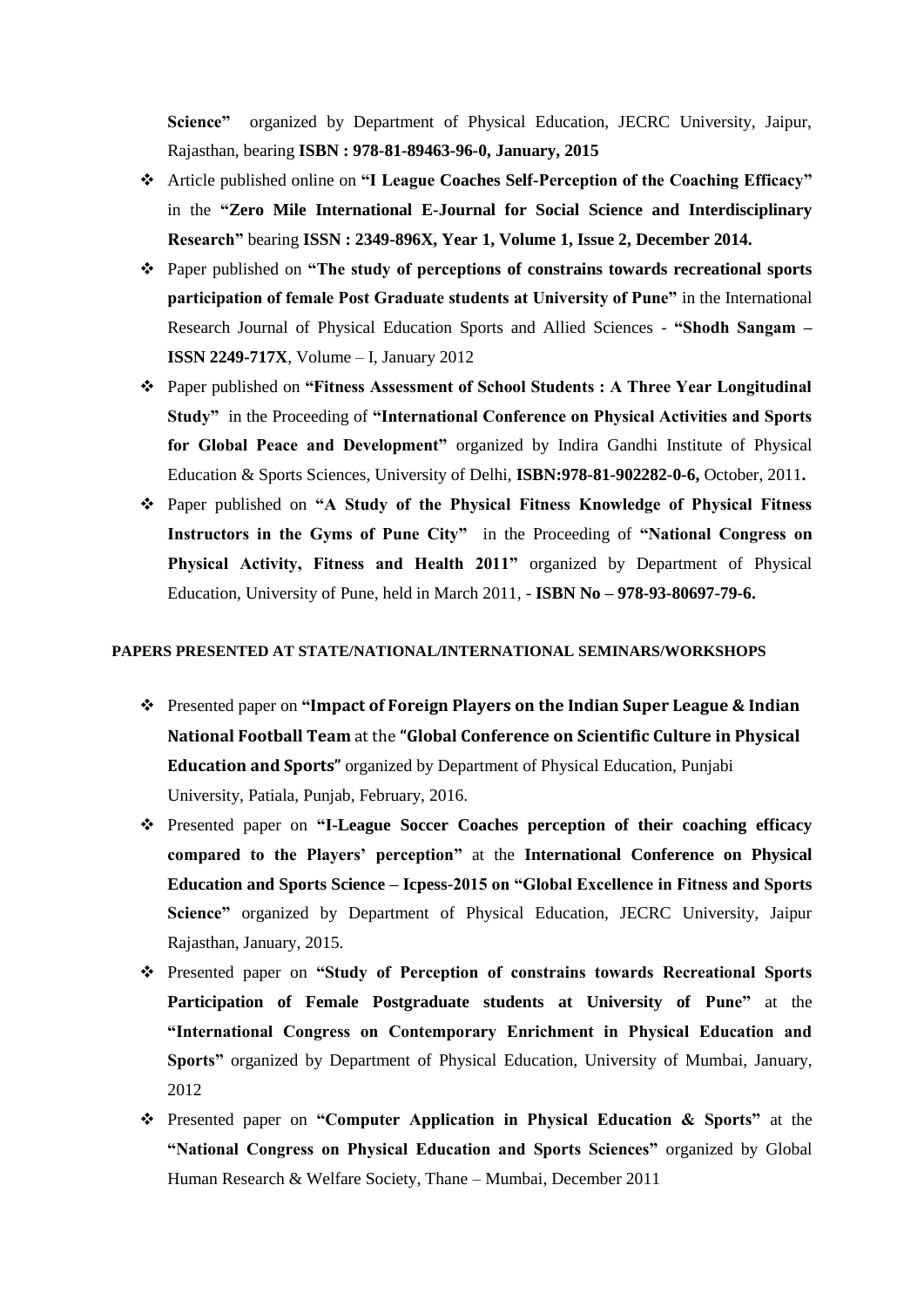- Presented paper on **"Fitness Assessment of School Students: A Three Year Longitudinal study"** at **"International Conference on Physical Activities and Sports for Global Peace and Development"** organized by Department of Physical Education & Sports Sciences and Indira Gandhi Institute of Physical Education & Sports Sciences, University of Delhi, October, 2011
- Presented paper on **"A Study of the Physical Fitness Knowledge of Physical Fitness Instructors in the Gyms of Pune City"** at the **"National Congress on Physical Activity, Fitness and Health 2011"** organized by Department of Physical Education, University of Pune, March 2011.

## **SEMINAR'S ATTENDED :**

- Attended workshop on Anti Doping Awareness, 2015 organized by Savitribai Phule Pune University Board of Sports in collaboration with National Anti-Doping Agency, New Delhi.
- $\triangle$  Participated in the 2 Day State Level Workshop on "Preparation and Finalisation of Institutional Plans by Higher Educational Institutions" organized by Directorate of Higher Education, Government of Goa held at Conference Hall of Directorate of Technical Education, Govt of Goa, Porvorim – Goa, on 20-21, February, 2014.
- Participated in one day National Level Workshop on "Effective use of Excel and SPSS Software for Social Science Research" organized by Cuncolim College of Arts & Commerce - Goa, on 6<sup>th</sup> & 7<sup>th</sup> December 2013.
- Participated in one day State Level Seminar on "Role of Physical Education on sustainable good health" organized by Narayan Zantye College of Commerce, Bicholim - Goa, on 3rd September, 2013.
- Participated in the workshop on **"SPSS FDP on Research and Data Analysis Using SPSS 18.0"** held at Department Of Physical Education, University of Pune, Oct - 2010
- Participated in the One-day Research Seminar on **"Research Avenues and Challenges in Higher Education"** organized by University of Mumbai, November 2011
- Attended Seminar on **"Sports Training – Latest Trends and Developments in Europe"** organized by Don Bosco College, Panjim, Goa & University of Porto, Portugal, 2008
- Participated in the **"National Conference on Sports Sciences"** organized by Sir Parashurambhau College, Pune, 2007

## **PROFESSIONAL EXPERIENCE :**

- Worked as **Technical Official - Athletics** at the "Lusofonia Games 2014" an International Sports Event, held from 23<sup>rd</sup> to 27<sup>th</sup> January 2014 at Athletic Stadium, Bambolim, Goa.
- Worked as a **Technical Official / Announcer** at the 2009 **Men's Junior Volleyball World Championship** held at Balewadi, Pune